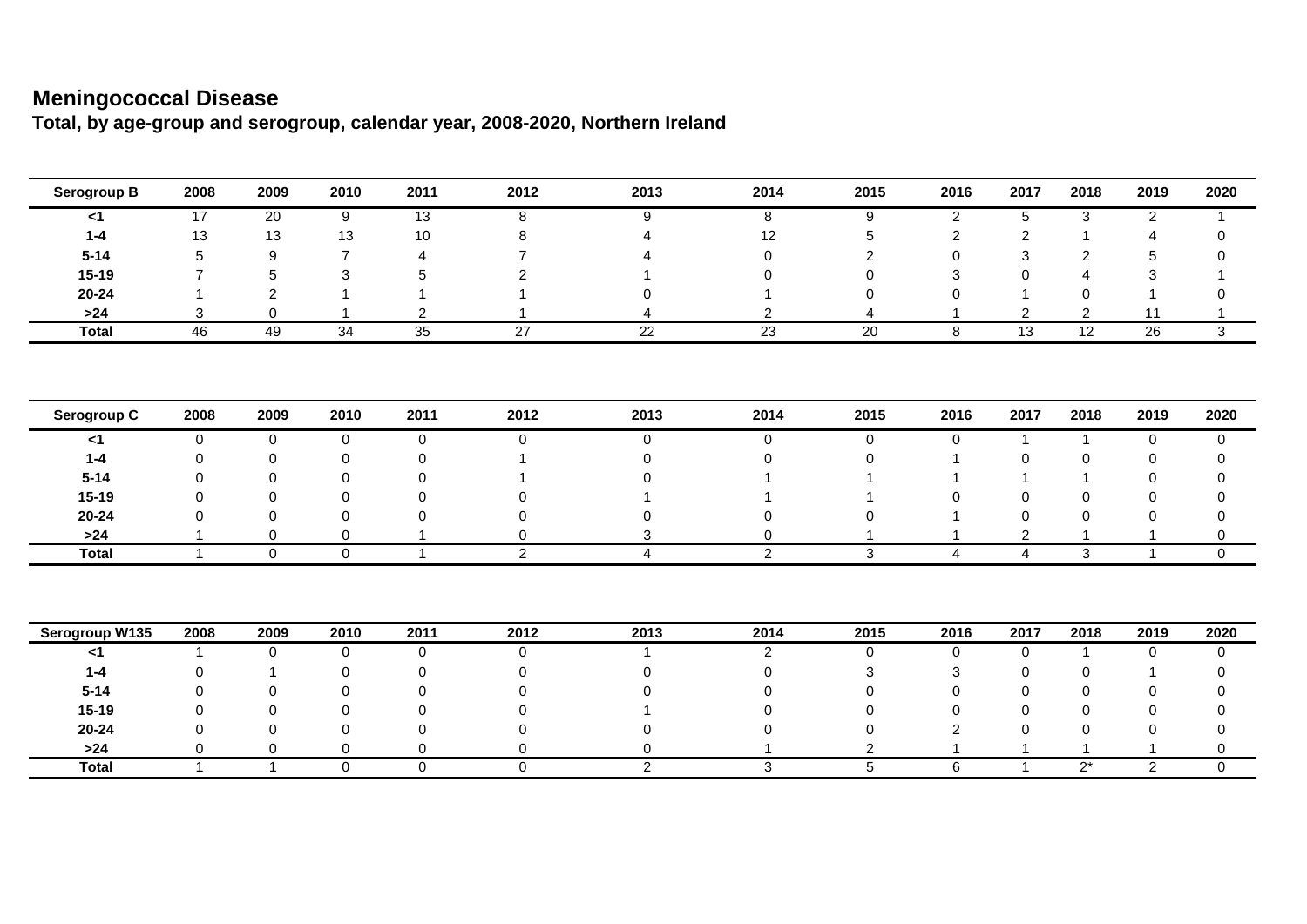| <b>Other Serogroups</b> | 2008 | 2009 | 2010 | 2011 | 2012 | 2013 | 2014 | 2015 | 2016 | 2017 | 2018 | 2019 | 2020 |
|-------------------------|------|------|------|------|------|------|------|------|------|------|------|------|------|
|                         |      |      |      |      |      |      |      |      |      |      |      |      |      |
| 1-4                     |      |      |      |      |      |      |      |      |      |      |      |      |      |
| $5 - 14$                |      |      |      |      |      |      |      |      |      |      |      |      |      |
| $15-19$                 |      |      |      |      |      |      |      |      |      |      |      |      |      |
| 20-24                   |      |      |      |      |      |      |      |      |      |      |      |      |      |
| >24                     |      |      |      |      |      |      |      |      |      |      |      |      |      |
| <b>Total</b>            |      |      |      |      |      |      |      |      |      |      |      |      |      |

| All confirmed | 2008 | 2009 | 2010 | 2011    | 2012 | 2013 | 2014 | 2015 | 2016 | 2017 | 2018 | 2019 | 2020 |
|---------------|------|------|------|---------|------|------|------|------|------|------|------|------|------|
| <1            | 18   | 20   |      | -<br>15 | 10   |      | 10   |      |      | O    |      |      |      |
| 1-4           | 13   | 14   | 14   |         |      |      |      |      |      |      |      |      |      |
| $5 - 14$      | G    | u    |      |         |      |      |      |      |      |      |      |      |      |
| $15 - 19$     |      |      |      |         |      |      |      |      |      |      |      |      |      |
| 20-24         |      |      |      |         |      |      |      |      |      |      |      |      |      |
| >24           |      |      |      |         |      |      |      |      |      |      |      | 14   |      |
| <b>Total</b>  | 50   | 53   | -37  | 42      | 33   | 34   | 29   | 28   | 20   | 21   |      | 31   |      |